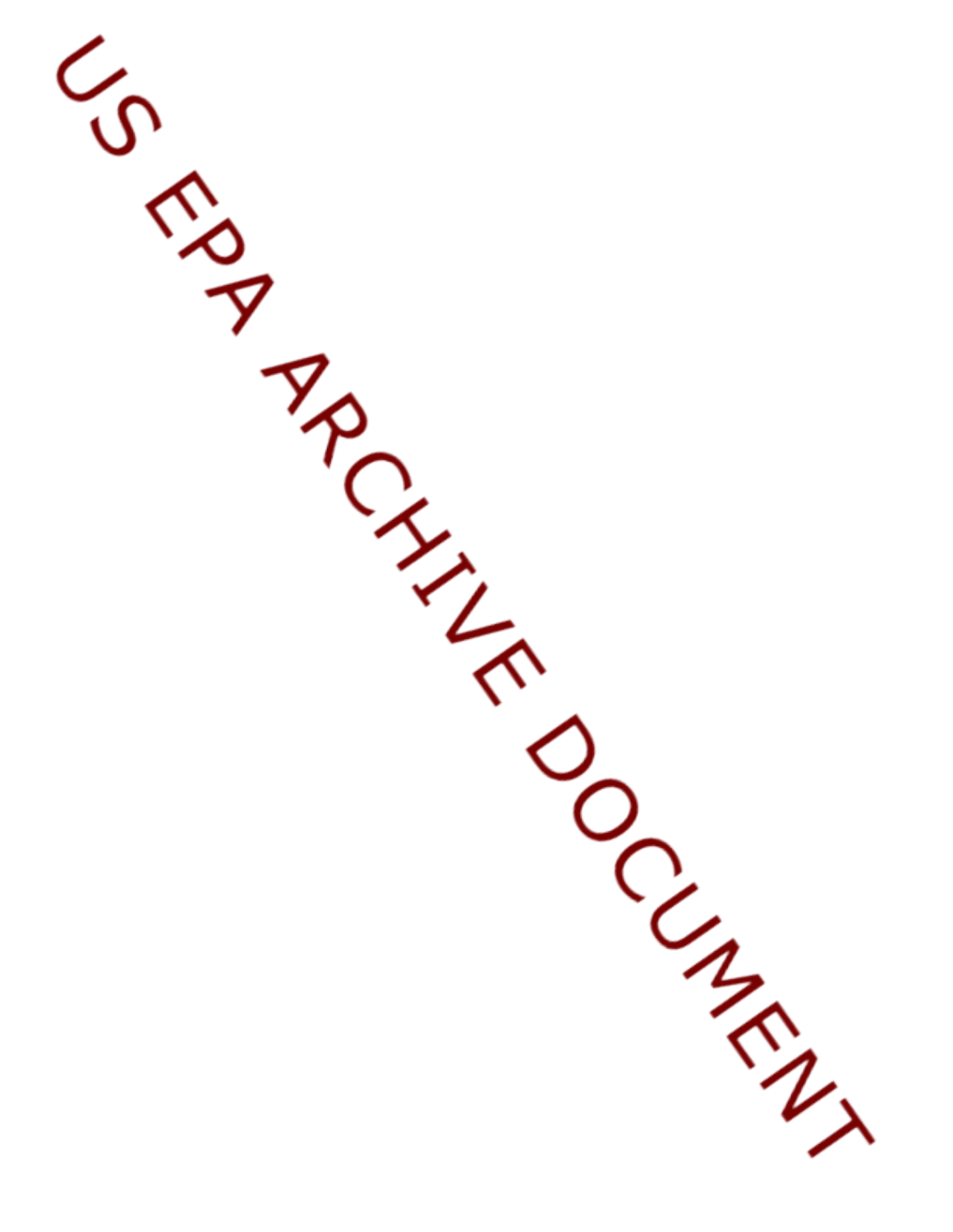"Encouraging involvement depends on recognizing and valuing contributions. Explanations of impact are THE best way to show a contributor the importance of speaking out. It builds consensus, too."

Jeff Carter Eastern Municipal Water District, Riverside County, CA Dialogue on Public Involvement in EPA Decisions

Telling people what EPA did with their comments helps to build a resilient relationship between EPA and stakeholders. When your responses show that EPA takes public ideas seriously and that participating really can influence environmental decisions, you help to build trust. This occurs only when people get honest, clear feedback about their comments.

### What to Consider When Providing Feedback to the **Public**

When you provide feedback on comments of minority or traditionally under-represented groups, you can increase the likelihood that they will participate again. Participation by traditionally under-represented groups can also shed new light on the Agency's goals and outcomes.

When increasing numbers of well-informed stakeholders participate, the Agency has the advantage of a wider range of ideas on new ways to carry out our mission.

The public needs to know that you appreciated and used their comments, how you used them, and if you did not use them, why. Your responses should discuss what changed because of public comments or should explain why the Agency did not accept ideas proposed in the comments by the public. All of this should be done in plain language that your audience can understand.

Unless you tell them clearly and as quickly as possible, they may never know and, in frustration, fail to comment the next time.

It is best to provide the Agency's specific responses to each comment or group of comments. Otherwise, discuss specific responses to significant issues raised in the comments.

If there are opportunities to share responses to public comments in public forums, give respectful, direct feedback in plain English.

## More Information about the Policy

Copies of the Policy and the Framework for implementing it are available at http://www.epa.gov/publicinvolvement/ policy2003/ policy2003.pdf and http://www.epa.gov/publicinvolvement/policy2003/ framework.pdf

The Web site for the "Internet Dialogue on Public Involvement in EPA Decisions" is http://www.network-democracy.org/epa-pip

EPA's Response to Comments on the Draft 2000 Public Involvement Policy is available at http://www.epa.gov/public involvement/policy2003/response.pdf

How to Review and Use Public Input, and Provide Feedback



Involvement brings the pieces together



Step 6: Review and Use Public Input, and Provide Feedback

#### Goal:

To consistently earn and retain the public's trust and credibility for EPA's actions and consultation processes by:

- Evaluating and assimilating public views and preferences into final decisions, where appropriate and possible, and
- Telling the public about the decisions and how public input affected those decisions

The U.S. Environmental Protection Agency (EPA) issued its new Public Involvement Policy in June 2003. The Policy's overall goal is for excellent public involvement to become an integral part of EPA's culture, thus supporting more effective Agency actions.

The Policy provides guidance to EPA managers and staff on how you can better involve the public in the Agency's decision-making processes. The Policy outlines seven steps to effective involvement. This brochure (one in a series) offers suggestions to help EPA staff members "get started" reviewing and using public input and providing feedback to the public about their involvement in EPA activities and processes.

### Why Review and Use Input and Provide Feedback to the Public?

Reviewing and using comments from the public and providing them feedback supports the process and those who contributed their ideas.

"People will only be willing to continue participating in Agency decisions if they believe that their ideas are seriously being considered and can have an effect on the outcome."

Carole Andress

Pollution Prevention Alliance - Environmental Defense Public Comments on the 2000 Draft Public Involvement Policy

"Involvement brings the pieces together" artwork is the creation of Erica Ann Turner, who contributed the work through an agreement between the Art Institute of Washington and EPA.

United States Environmental Protection Agency National Center for Environmental Innovation Public Involvement Staff 1200 Pennsylvania Avenue, NW 1807T Washington, DC 20460